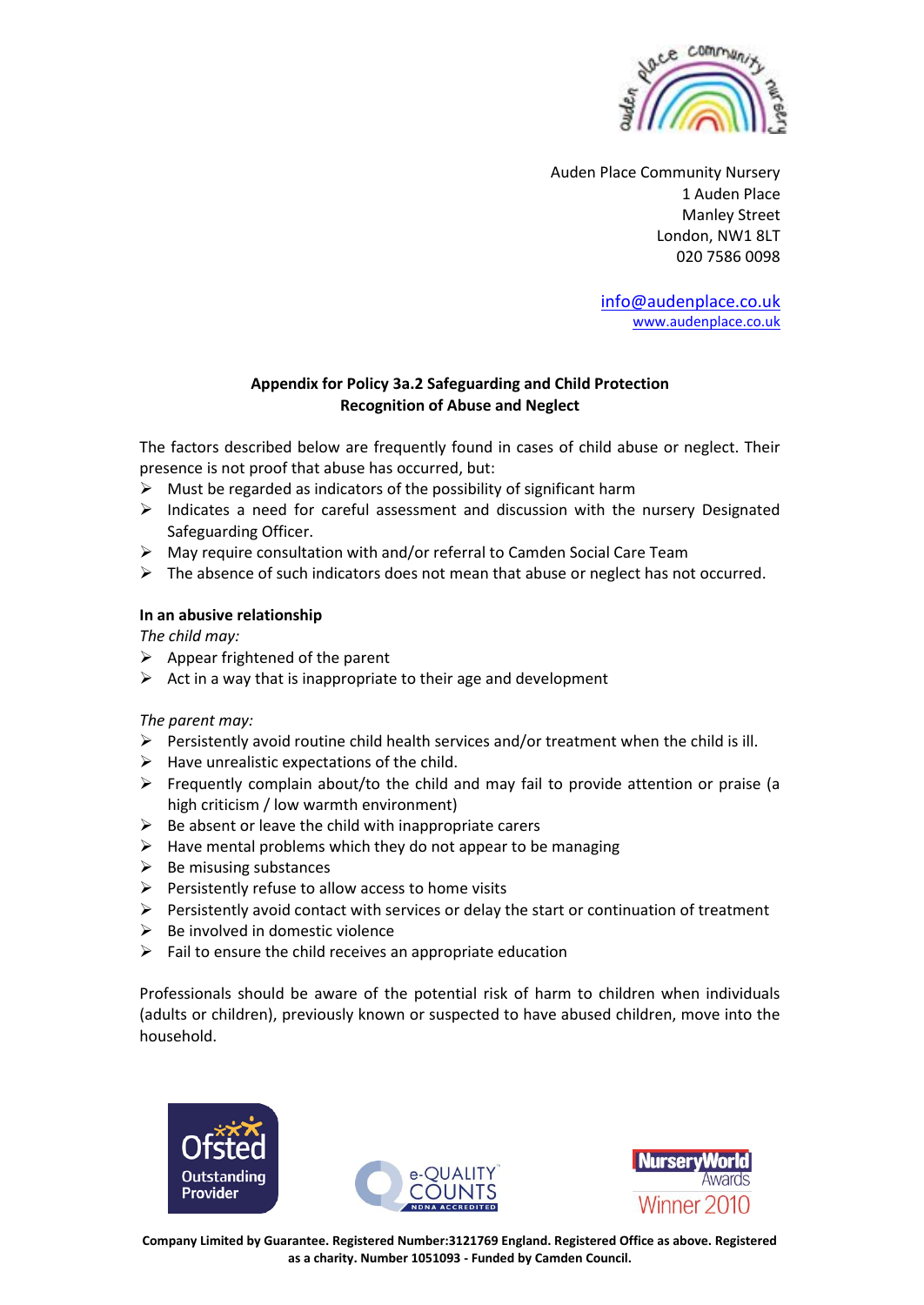

# **Types of Abuse**

(from 'Working Together to Safeguard Children' – HM Government 2013)

A form of maltreatment of a child. Somebody may abuse or neglect a child by inflicting harm, or by failing to act to prevent them. Children may be abused in a family or in an institutional or community setting by those known to them, or more rarely, by others e.g. via the internet). They may be abused by an adult or adults, or another child or children. The signs and indicators listed below may not necessarily indicate that a child has been abused, but will help us to recognise that something may be wrong, especially if a child shows a number of these symptoms or any of them to a marked degree.

## **Indicators of child abuse**

- Failure to thrive and meet developmental milestones
- Fearful or withdrawn tendencies
- Unexplained injuries to a child or conflicting reports from parents or staff
- Repeated injuries
- Unaddressed illnesses or injuries
- Significant changes to behaviour patterns.

Softer signs of abuse as defined by National Institute for Health and Care Excellence (NICE) include:

- Low self-esteem
- Wetting and soiling
- Recurrent nightmares
- Aggressive behaviour
- Withdrawing communication
- Habitual body rocking
- Indiscriminate contact or affection seeking
- Over-friendliness towards strangers
- **Excessive clinginess**
- Persistently seeking attention.

We are aware that peer on peer abuse does take place, so we include children in our policies when we talk about potential abusers. This may take the form of bullying, physically hurting another child, emotional abuse, or sexual abuse. We will report this in the same way as we do for adults abusing children, and will take advice from the appropriate bodies on this area.

### **Physical Abuse**

- $\triangleright$  Hitting, shaking, throwing, poisoning, burning or scalding, drowning, suffocating or otherwise causing physical harm to a child.
- $\triangleright$  Fabricating the symptoms of, or deliberately induces illness to a child





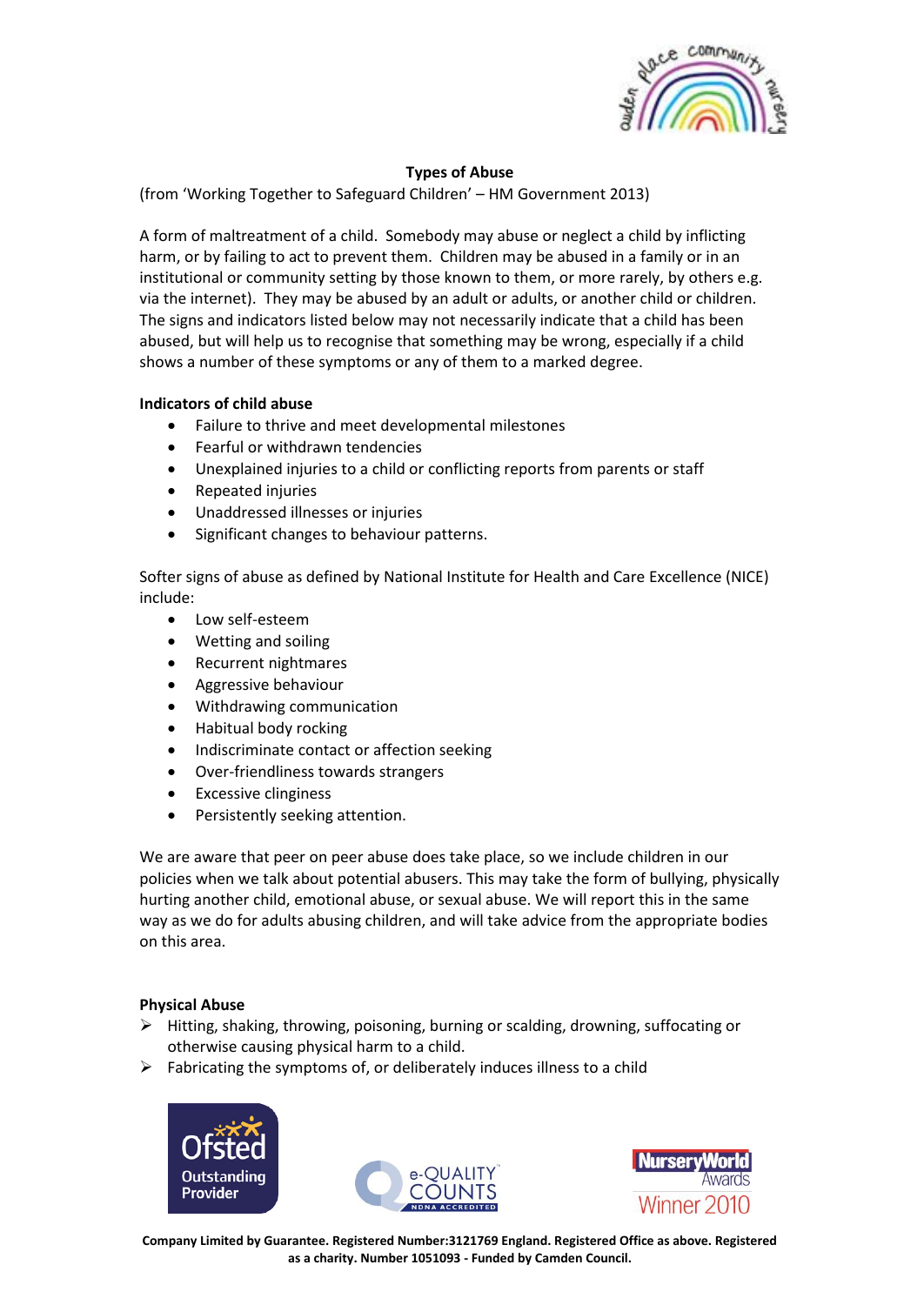

### *Recognising Physical Abuse*

- $\triangleright$  Explanation which is inconsistent with an injury
- $\triangleright$  Several different explanations provided for an injury
- $\triangleright$  Unexplained delay in seeking treatment
- $\triangleright$  Parent/s are uninterested or undisturbed by an injury or accident
- $\triangleright$  Parents are absent without good reason when their child is presented for treatment
- $\triangleright$  Repeated presentation of minor injuries
- ➢ Frequent use of different doctors and A&E departments
- $\triangleright$  Reluctance to give information or mention previous injuries

### **Female genital mutilation**

This type of physical abuse is practised as a cultural ritual by certain ethnic groups and there is now more awareness of its prevalence in some communities in England including its effect on the child and any other siblings involved. This procedure may be carried out shortly after birth and during childhood as well as adolescence, just before marriage or during a woman's first pregnancy and varies widely according to the community<sup>1</sup>. Symptoms may include bleeding, painful areas, acute urinary retention, urinary infection, wound infection, septicaemia, incontinence, vaginal and pelvic infections with depression and post-traumatic stress disorder as well as physiological concerns. If you have concerns about a child relating to this area, you should follow our safeguarding policy in the same way as other types of physical abuse. There is a mandatory duty to report to police any case where an act of female genital mutilation appears to have been carried out on a girl under the age of 18, we will ensure this is followed in our setting.

### **Fabricated illness**

This is also a type of physical abuse. This is where a child is presented with an illness that is fabricated by the adult carer. The carer may seek out unnecessary medical treatment or investigation. The signs may include a carer exaggerating a real illness or symptoms, complete fabrication of symptoms or inducing physical illness, e.g. through poisoning, starvation, inappropriate diet. This may also be presented through false allegations of abuse or encouraging the child to appear disabled or ill to obtain unnecessary treatment or specialist support.

### **Emotional Abuse**

1

- $\triangleright$  Emotional abuse is persistent emotional maltreatment of a child such as to cause severe and persistent adverse effects on the child's emotional development.
- $\triangleright$  It may involve conveying to children that they are worthless or unloved, inadequate or valued only insofar as they meet the needs of another person





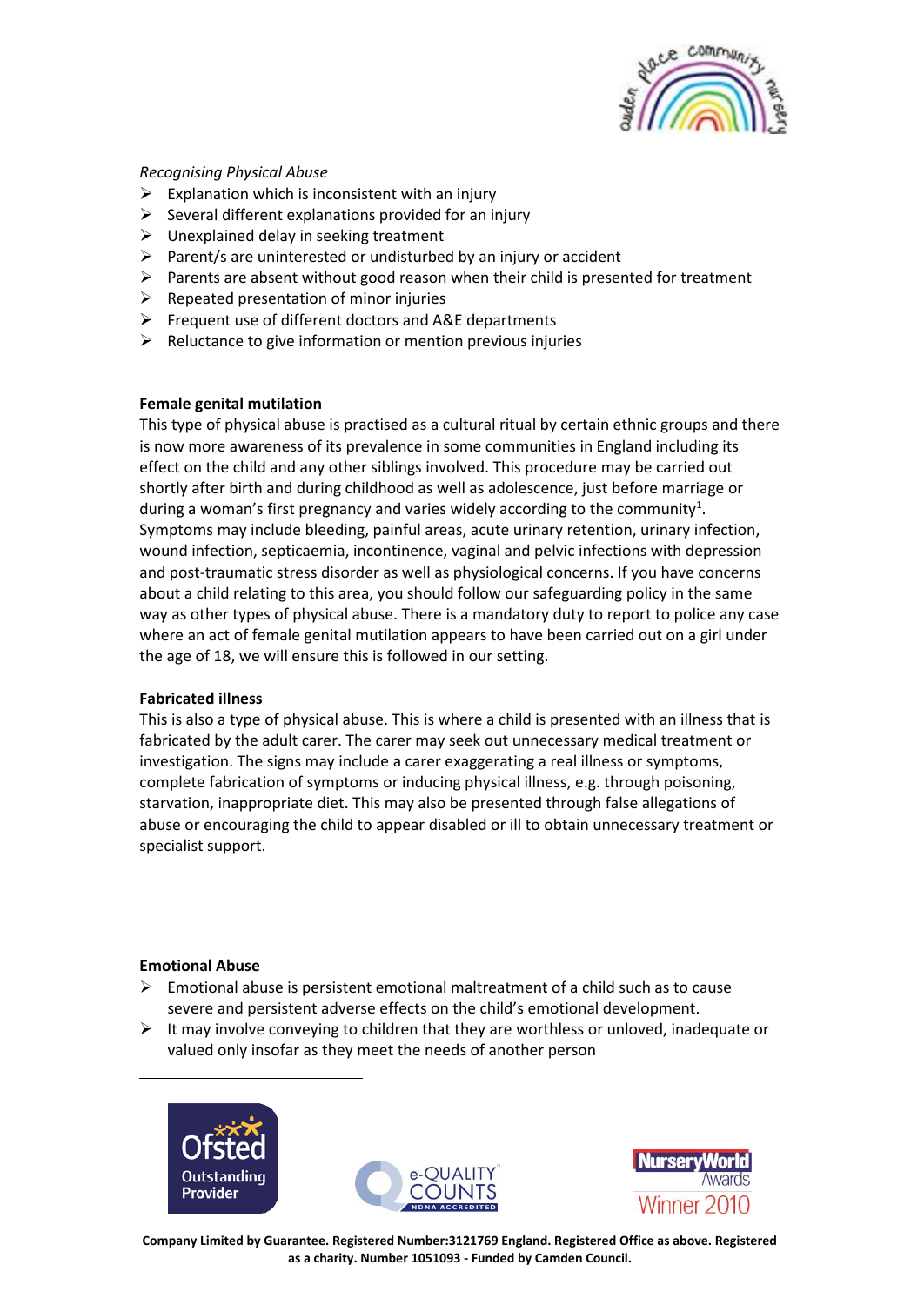

- $\triangleright$  It may include not giving the child the opportunities to express their views, deliberately silencing them or 2making fun2 of what they say or how they communicate. It may feature age or developmentally inappropriate expectations being imposed on children.
- $\triangleright$  These may include interactions that are beyond the child's developmental capability as well as overprotection and limitation of exploration and learning or preventing the child participating in normal social interaction
- $\triangleright$  It may involve seeing or hearing the ill-treatment of another
- $\triangleright$  It may involve serious bullying (including cyber bullying) causing children frequently to feel frightened or in danger, or the exploitation or corruption of children
- $\triangleright$  Some level of emotional abuse is involved in all types of maltreatment of a child though it may occur alone

# *Recognising Emotional Abuse*

Emotional abuse may be difficult to recognise as the signs may be emotional rather than physical

- $\triangleright$  Developmental delay
- $\triangleright$  Abnormal attachment between a child and parent (e.g. anxious, indiscriminate, or no attachment)
- $\triangleright$  Indiscriminate attachment or failure to attach
- $\triangleright$  Aggressive behaviour towards others
- $\triangleright$  Appeasing behaviour towards others
- $\triangleright$  Scapegoated within the family
- ➢ Frozen watchfulness particularly in pre-school children
- $\triangleright$  Low self-esteem and lack of confidence
- $\triangleright$  Withdrawn or seen as a 'loner' difficulty relating to others

# **Sexual Abuse**

- $\triangleright$  Sexual abuse involves forcing or enticing a child or young person to take part in sexual, not necessarily involving a high level of violence, whether or not the child is aware of what is happening.
- $\triangleright$  The activities may involve physical contact, including assult by penetration )e.g. rapre or oral sex) or non-penetrative acts such as masturbation, kissing, rubbing and touching outside of clothing
- $\triangleright$  They may also include non-contact activities such as involving children in looking at, or in the production of sexual images, watching sexual activities, encouraging children to behave in sexually inappropriate ways or grooming a child in the preparation for abuse (including via the internet)
- $\triangleright$  Sexual abuse is not solely perpetrated by adult males. Women can also commit acts of sexual abuse as can other children.

# *Recognising Sexual abuse*

# *Behavioural Indicators*

- $\triangleright$  Inappropriate sexualised conduct
- $\triangleright$  Sexually explicit behaviour, play or conversation, inappropriate to the child's age





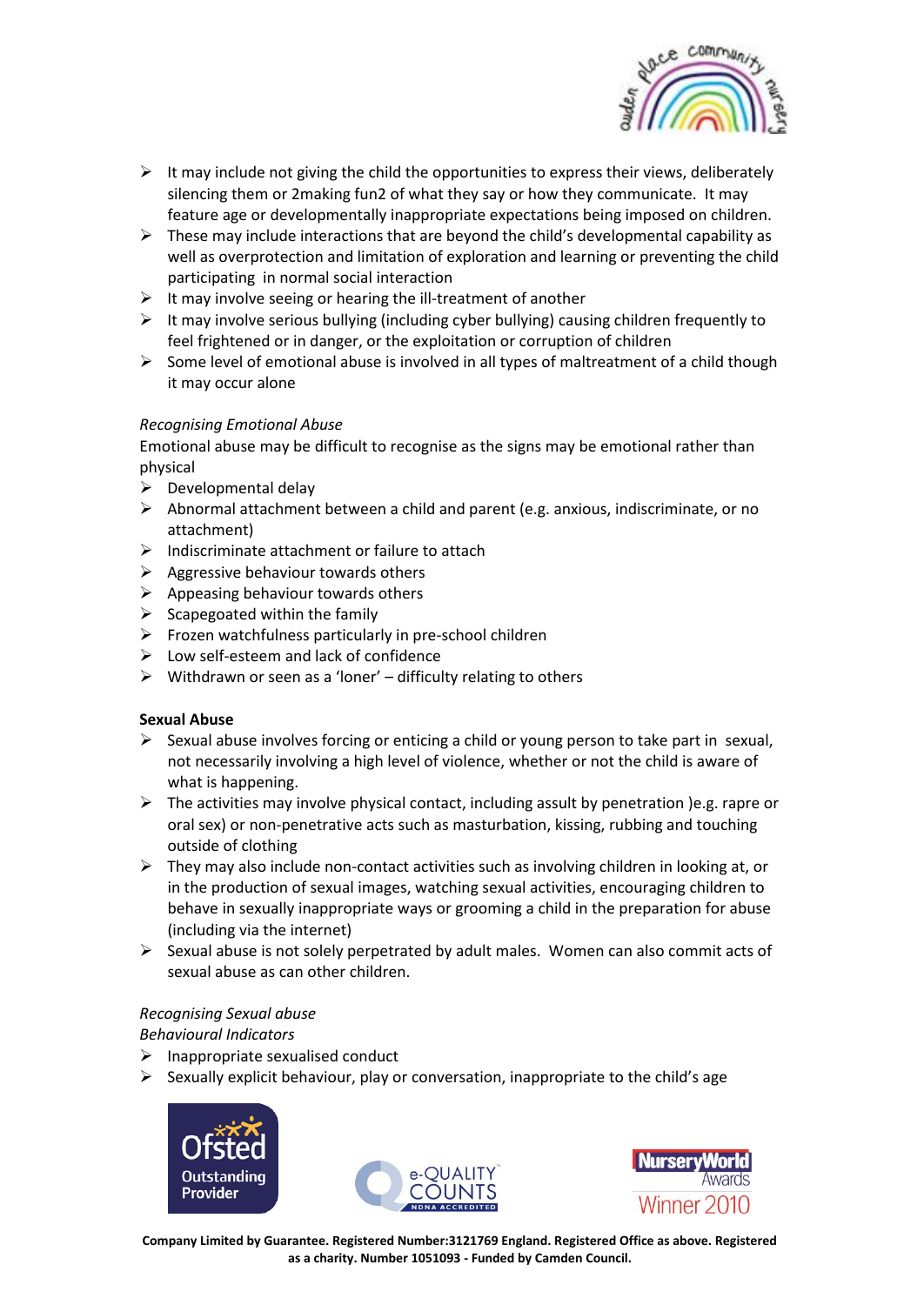

- $\triangleright$  Contact or not contact, sexually harmful behaviour
- $\triangleright$  Continual or inappropriate masturbation
- ➢ Self-harm including eating disorders, self-mutilation and suicide attempts
- $\triangleright$  Involvement in sexual exploitation or indiscriminative choice of sexual partners
- $\triangleright$  An anxious unwillingness to remove clothes for example at sports events, (N.B this could be related to cultural norm or physical difficulties)

### *Physical Indicators*

- $\triangleright$  Pain or itching of genital area
- ➢ Blood on under clothes
- $\triangleright$  Pregnancy in a child
- $\triangleright$  Physical symptoms such as injuries to the genital or anal areas, bruising to buttocks, abdomen and thighs, sexually transmitted disease, presence of semen on vagina, anus, external genitalia or clothing.

### **Neglect**

Neglect is the persistent failure to meet a child's basic physical and/or psychological needs, likely to result in the serious impairment of the child's health or development.

Neglect may occur during pregnancy as a result of maternal substance abuse

Once a child is born, neglect may involve a parent/carer knowingly not:

- ➢ Providing adequate food, clothing and shelter (including exclusion from home and abandonment)
- $\triangleright$  Protecting a child from physical and emotional harm or danger
- $\triangleright$  Ensuring adequate supervision (including the use of inadequate care givers)
- ➢ Ensuring access to appropriate medical care or treatment or access to education

### *Recognising Neglect*

- $\triangleright$  Failure by parents or carers to meet essential physical needs (e.g adequate or appropriate food, clothes, warmth, hygiene and medical or dental care)
- $\triangleright$  Failure by parents or carers to meet essential emotional needs (e.g. to feel loved and valued, to live in a safe, predictable home environment)
- $\triangleright$  A child seen to be listless, apathetic and unresponsive with no apparent medical cause
- $\triangleright$  Failure of child to grow within normal expected pattern, with accompanying weight loss
- $\triangleright$  Child thrives away from home environment
- $\triangleright$  Child frequently absent from school/nursery
- $\triangleright$  Child left with appropriate carers (e.g. too young, complete strangers)
- $\triangleright$  Child left with adults who are intoxicated or violent
- $\triangleright$  Child abandoned or left alone for excessive amounts of time

Disabled children and young people can be particularly vulnerable to neglect due to the increased level of care they may require